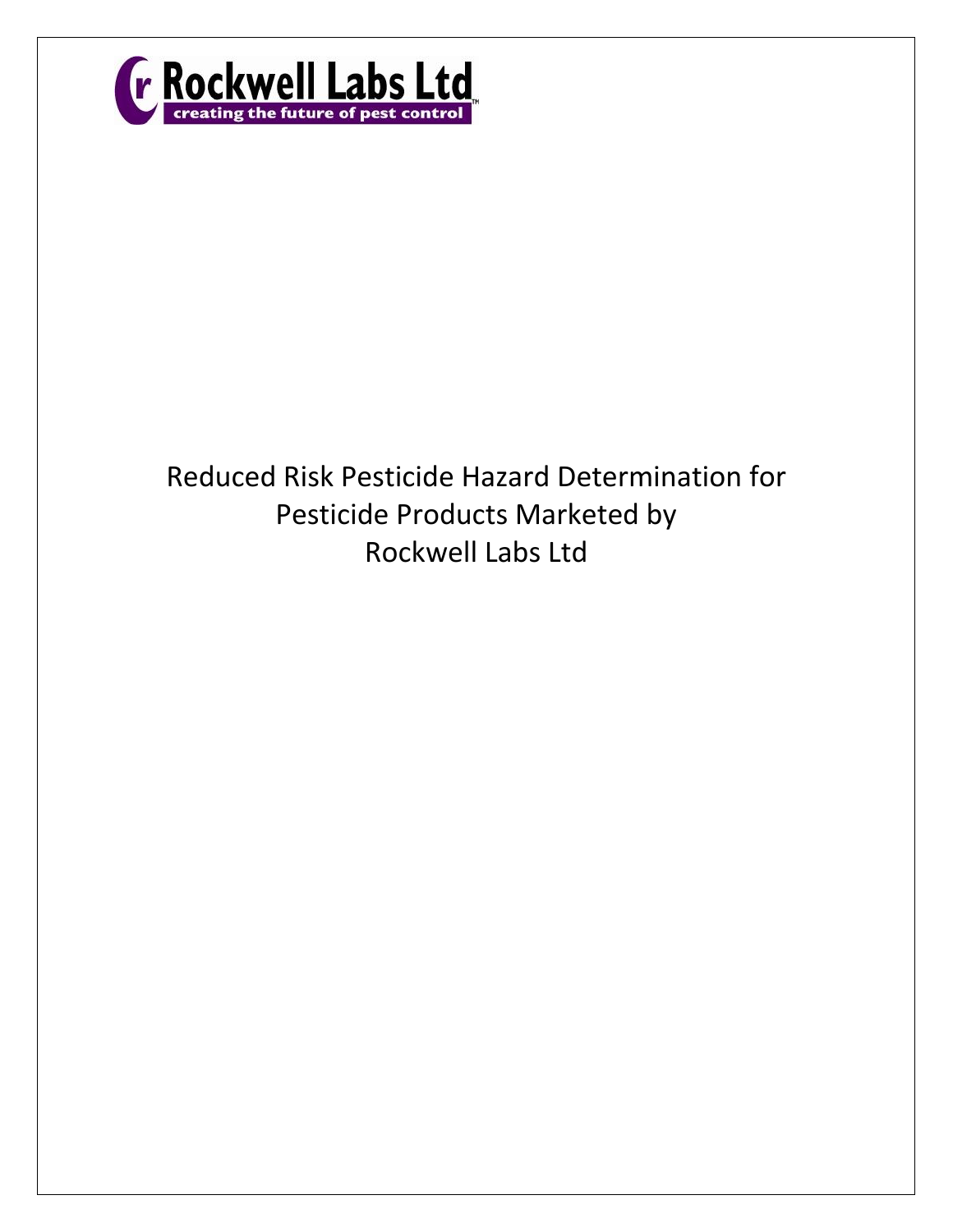

| <b>Manufacturer:</b>         | <b>Rockwell Labs Ltd</b>           |
|------------------------------|------------------------------------|
| <b>Product:</b>              | <b>InTice Granular Bait</b>        |
| <b>Active Ingredient(s):</b> | 5.0 % Orthoboric Acid (Boric Acid) |
| <b>CAS Number:</b>           | 10043-35-3                         |
| <b>EPA Registration #:</b>   | 73079-2                            |

| <b>Hazard</b>                             | <b>High</b> | <b>Moderate</b> | Low               |
|-------------------------------------------|-------------|-----------------|-------------------|
| Signal Word                               |             |                 | Caution           |
| <b>Restricted Use</b>                     |             |                 | N <sub>o</sub>    |
| Cancer                                    |             |                 | <b>Not Listed</b> |
| Reproductive or<br>Developmental Toxicity |             |                 | Not Listed        |
| <b>Endocrine Disruption</b>               |             |                 | Not Listed        |
| Water Pollution**                         |             |                 | Not Listed        |
| <b>Hazard</b> to Birds                    |             |                 | No Warning        |
| Hazards to Aquatic Life                   |             |                 | No Warning        |
| Hazards to Bees                           |             |                 | No Warning        |
| Hazards to Wildlife                       |             |                 | No Warning        |
| Soil Mobility                             |             |                 | Not Listed        |
| <b>PBT</b>                                |             |                 | <b>Not Listed</b> |

\* All evaluations were performed using the most recent data sets available for each respective agency or department as of October 31, 2013.

\*\* Hazard assessment evaluated for the San Francisco Bay Watershed only. Product should be accessed for 303(d) pollutants in application areas before use.

# **Ranking: Tier 3**

"Evaluations conducted according to the San Francisco Hazard Tier Review Process as revised September 11, 2013: [http://www.sfenvironment.org/download/guide-to-the-reduced-risk-pesticide-list-revised-](http://www.sfenvironment.org/download/guide-to-the-reduced-risk-pesticide-list-revised-2013)[2013](http://www.sfenvironment.org/download/guide-to-the-reduced-risk-pesticide-list-revised-2013)"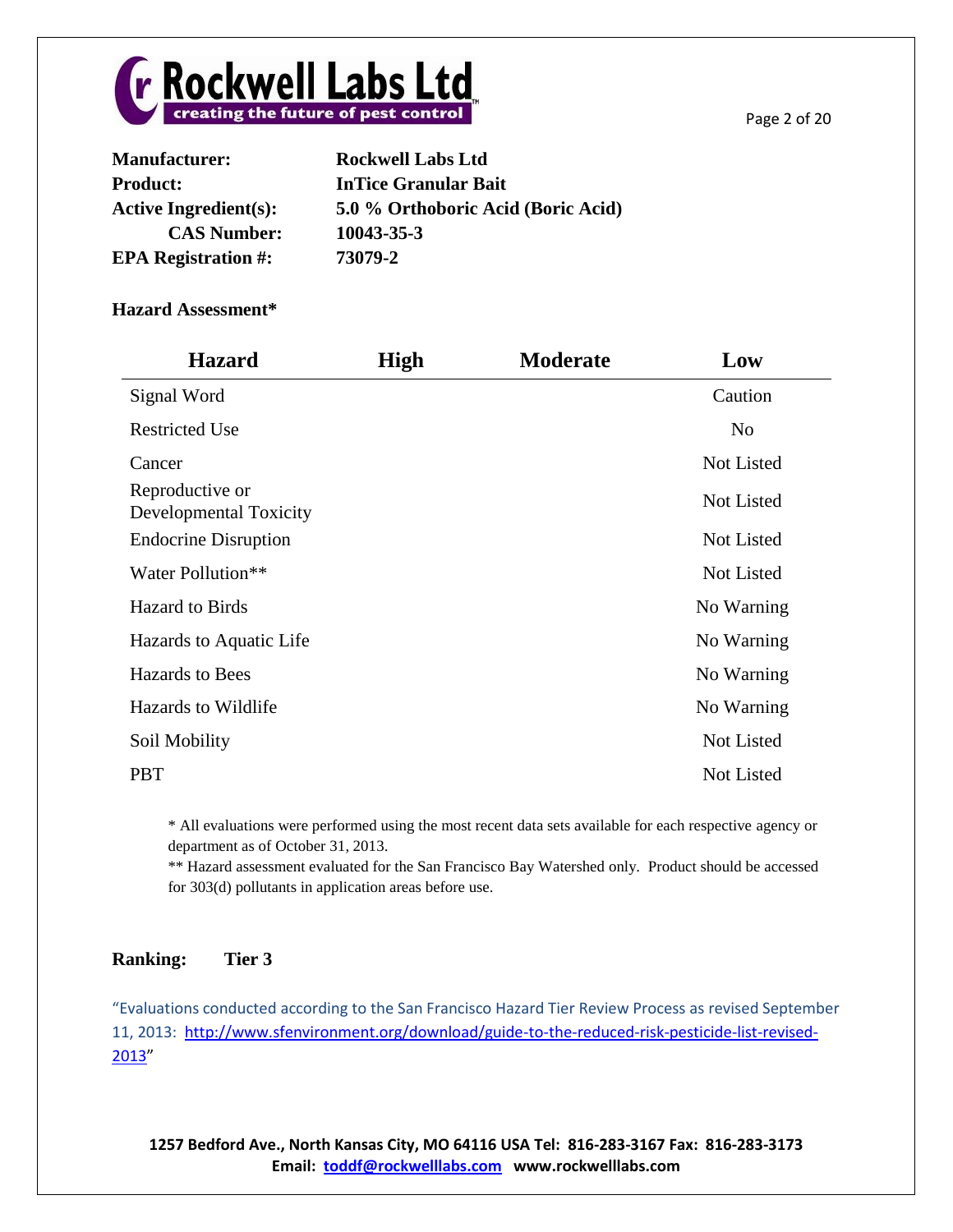

| <b>Manufacturer:</b>         | <b>Rockwell Labs Ltd</b>           |
|------------------------------|------------------------------------|
| <b>Product:</b>              | <b>InTice Select Ant Granules</b>  |
| <b>Active Ingredient(s):</b> | 5.0 % Orthoboric Acid (Boric Acid) |
| <b>CAS Number:</b>           | 10043-35-3                         |
| <b>EPA Registration #:</b>   | 73079-2                            |

| <b>Hazard</b>                             | <b>High</b> | <b>Moderate</b> | Low               |
|-------------------------------------------|-------------|-----------------|-------------------|
| Signal Word                               |             |                 | Caution           |
| <b>Restricted Use</b>                     |             |                 | No                |
| Cancer                                    |             |                 | Not Listed        |
| Reproductive or<br>Developmental Toxicity |             |                 | <b>Not Listed</b> |
| <b>Endocrine Disruption</b>               |             |                 | <b>Not Listed</b> |
| Water Pollution**                         |             |                 | <b>Not Listed</b> |
| <b>Hazard</b> to Birds                    |             |                 | No Warning        |
| Hazards to Aquatic Life                   |             |                 | No Warning        |
| Hazards to Bees                           |             |                 | No Warning        |
| Hazards to Wildlife                       |             |                 | No Warning        |
| Soil Mobility                             |             |                 | <b>Not Listed</b> |
| <b>PBT</b>                                |             |                 | <b>Not Listed</b> |

\* All evaluations were performed using the most recent data sets available for each respective agency or department as of October 31, 2013.

\*\* Hazard assessment evaluated for the San Francisco Bay Watershed only. Product should be accessed for 303(d) pollutants in application areas before use.

# **Ranking: Tier 3**

"Evaluations conducted according to the San Francisco Hazard Tier Review Process as revised September 11, 2013: [http://www.sfenvironment.org/download/guide-to-the-reduced-risk-pesticide-list-revised-](http://www.sfenvironment.org/download/guide-to-the-reduced-risk-pesticide-list-revised-2013)[2013](http://www.sfenvironment.org/download/guide-to-the-reduced-risk-pesticide-list-revised-2013)"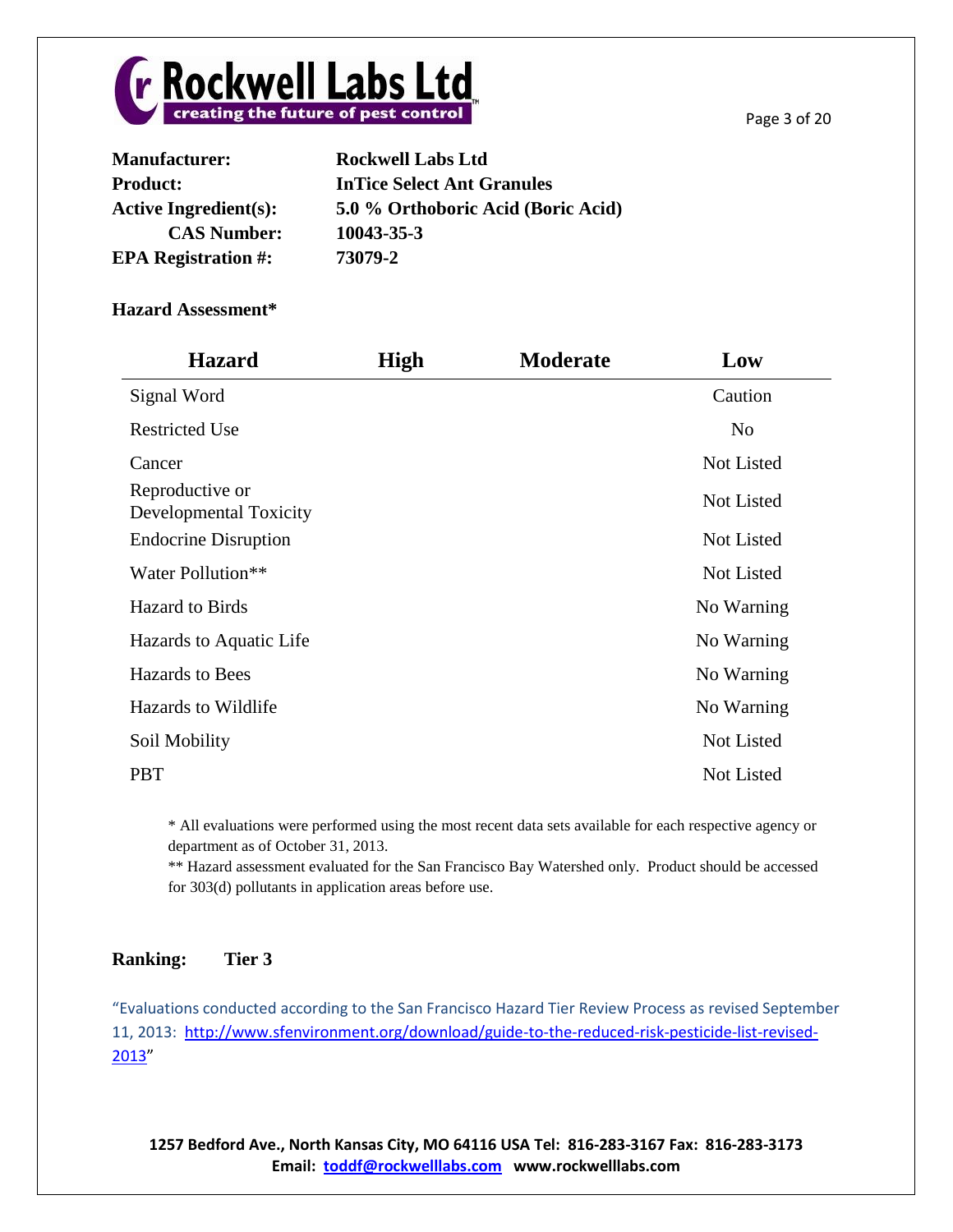

| <b>Manufacturer:</b>         | <b>Rockwell Labs Ltd</b>            |
|------------------------------|-------------------------------------|
| <b>Product:</b>              | <b>InTice 10 Perimeter Bait</b>     |
| <b>Active Ingredient(s):</b> | 10.0 % Orthoboric Acid (Boric Acid) |
| <b>CAS Number:</b>           | 10043-35-3                          |
| <b>EPA Registration #:</b>   | 73079-6                             |

| <b>Hazard</b>                             | <b>High</b> | <b>Moderate</b> | Low               |
|-------------------------------------------|-------------|-----------------|-------------------|
| Signal Word                               |             |                 | Caution           |
| <b>Restricted Use</b>                     |             |                 | No                |
| Cancer                                    |             |                 | Not Listed        |
| Reproductive or<br>Developmental Toxicity |             |                 | <b>Not Listed</b> |
| <b>Endocrine Disruption</b>               |             |                 | <b>Not Listed</b> |
| Water Pollution**                         |             |                 | Not Listed        |
| <b>Hazard</b> to Birds                    |             |                 | No Warning        |
| Hazards to Aquatic Life                   |             |                 | No Warning        |
| Hazards to Bees                           |             |                 | No Warning        |
| Hazards to Wildlife                       |             |                 | No Warning        |
| Soil Mobility                             |             |                 | Not Listed        |
| <b>PBT</b>                                |             |                 | Not Listed        |

\* All evaluations were performed using the most recent data sets available for each respective agency or department as of October 31, 2013.

\*\* Hazard assessment evaluated for the San Francisco Bay Watershed only. Product should be accessed for 303(d) pollutants in application areas before use.

# **Ranking: Tier 3**

"Evaluations conducted according to the San Francisco Hazard Tier Review Process as revised September 11, 2013: [http://www.sfenvironment.org/download/guide-to-the-reduced-risk-pesticide-list-revised-](http://www.sfenvironment.org/download/guide-to-the-reduced-risk-pesticide-list-revised-2013)[2013](http://www.sfenvironment.org/download/guide-to-the-reduced-risk-pesticide-list-revised-2013)"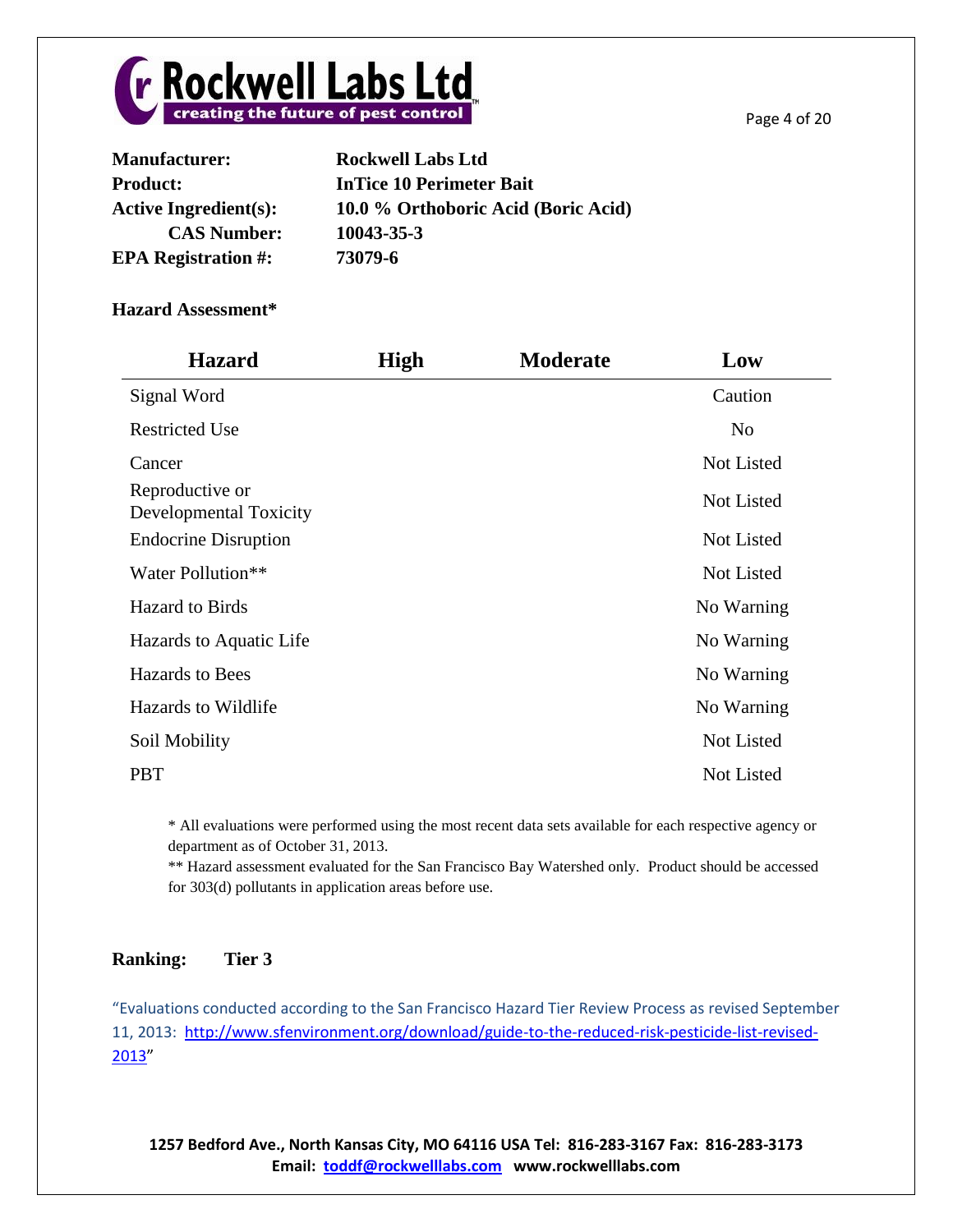

| 30.0 % Orthoboric Acid (Boric Acid) |
|-------------------------------------|
|                                     |
|                                     |
|                                     |

| <b>Hazard</b>                             | <b>High</b> | <b>Moderate</b> | Low            |
|-------------------------------------------|-------------|-----------------|----------------|
| Signal Word                               |             |                 | Caution        |
| <b>Restricted Use</b>                     |             |                 | N <sub>0</sub> |
| Cancer                                    |             |                 | Not Listed     |
| Reproductive or<br>Developmental Toxicity |             |                 | Not Listed     |
| <b>Endocrine Disruption</b>               |             |                 | Not Listed     |
| Water Pollution**                         |             |                 | Not Listed     |
| <b>Hazard</b> to Birds                    |             |                 | No Warning     |
| Hazards to Aquatic Life                   |             |                 | No Warning     |
| Hazards to Bees                           |             |                 | No Warning     |
| Hazards to Wildlife                       |             |                 | No Warning     |
| Soil Mobility                             |             |                 | Not Listed     |
| <b>PBT</b>                                |             |                 | Not Listed     |

\* All evaluations were performed using the most recent data sets available for each respective agency or department as of October 31, 2013.

\*\* Hazard assessment evaluated for the San Francisco Bay Watershed only. Product should be accessed for 303(d) pollutants in application areas before use.

# **Ranking: Tier 3**

"Evaluations conducted according to the San Francisco Hazard Tier Review Process as revised September 11, 2013: [http://www.sfenvironment.org/download/guide-to-the-reduced-risk-pesticide-list-revised-](http://www.sfenvironment.org/download/guide-to-the-reduced-risk-pesticide-list-revised-2013)[2013](http://www.sfenvironment.org/download/guide-to-the-reduced-risk-pesticide-list-revised-2013)"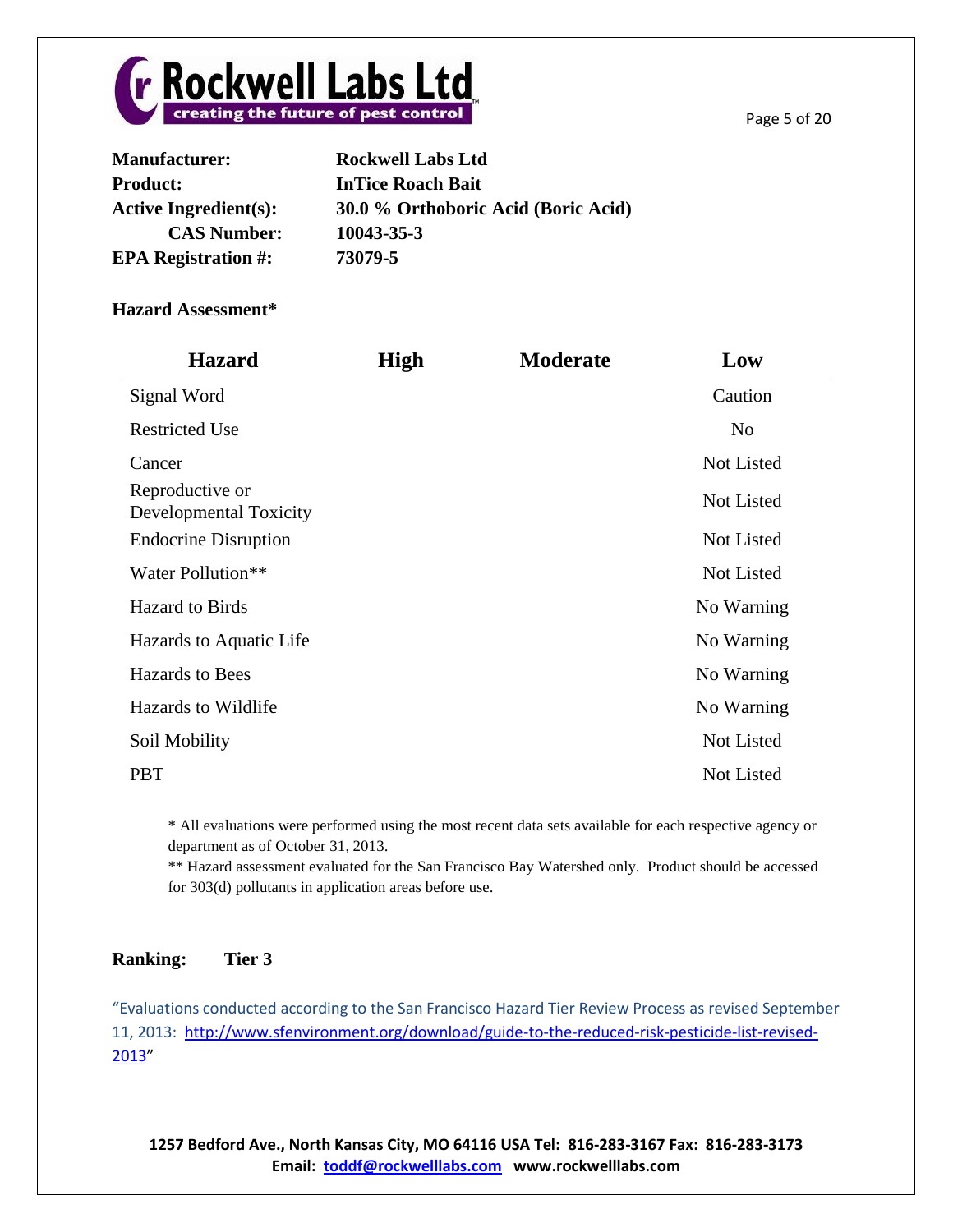

| <b>Manufacturer:</b>         | <b>Rockwell Labs Ltd</b>            |
|------------------------------|-------------------------------------|
| <b>Product:</b>              | <b>BorActin Insecticide Powder</b>  |
| <b>Active Ingredient(s):</b> | 99.0 % Orthoboric Acid (Boric Acid) |
| <b>CAS Number:</b>           | 10043-35-3                          |
| <b>EPA Registration #:</b>   | 73079-4                             |
|                              |                                     |

| <b>Hazard</b>                             | <b>High</b> | <b>Moderate</b> | Low               |
|-------------------------------------------|-------------|-----------------|-------------------|
| Signal Word                               |             |                 | Caution           |
| <b>Restricted Use</b>                     |             |                 | No                |
| Cancer                                    |             |                 | Not Listed        |
| Reproductive or<br>Developmental Toxicity |             |                 | <b>Not Listed</b> |
| <b>Endocrine Disruption</b>               |             |                 | <b>Not Listed</b> |
| Water Pollution**                         |             |                 | Not Listed        |
| <b>Hazard</b> to Birds                    |             |                 | No Warning        |
| Hazards to Aquatic Life                   |             |                 | No Warning        |
| Hazards to Bees                           |             |                 | No Warning        |
| Hazards to Wildlife                       |             |                 | No Warning        |
| Soil Mobility                             |             |                 | Not Listed        |
| <b>PBT</b>                                |             |                 | Not Listed        |

\* All evaluations were performed using the most recent data sets available for each respective agency or department as of October 31, 2013.

\*\* Hazard assessment evaluated for the San Francisco Bay Watershed only. Product should be accessed for 303(d) pollutants in application areas before use.

# **Ranking: Tier 3**

"Evaluations conducted according to the San Francisco Hazard Tier Review Process as revised September 11, 2013: [http://www.sfenvironment.org/download/guide-to-the-reduced-risk-pesticide-list-revised-](http://www.sfenvironment.org/download/guide-to-the-reduced-risk-pesticide-list-revised-2013)[2013](http://www.sfenvironment.org/download/guide-to-the-reduced-risk-pesticide-list-revised-2013)"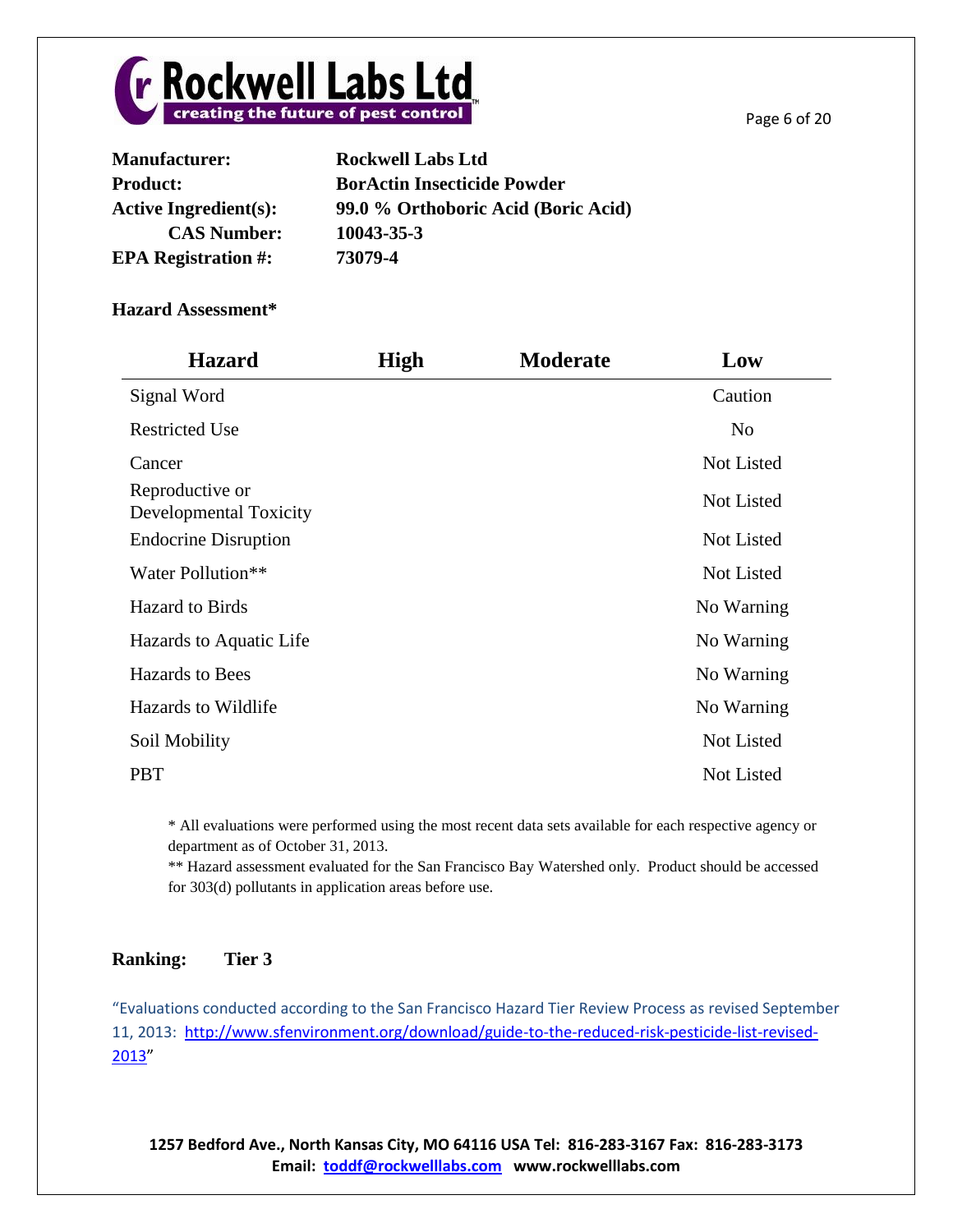



| <b>Manufacturer:</b>         | <b>Rockwell Labs Ltd</b>                     |
|------------------------------|----------------------------------------------|
| <b>Product:</b>              | <b>InTice Gelanimo Ant Bait</b>              |
| <b>Active Ingredient(s):</b> | 3.0 % Sodium tetraborate decahydrate (Borax) |
| <b>CAS Number:</b>           | 1303-96-4                                    |
| <b>EPA Registration #:</b>   | 73079-8                                      |

| <b>Hazard</b>                             | <b>High</b> | <b>Moderate</b> | Low               |
|-------------------------------------------|-------------|-----------------|-------------------|
| Signal Word                               |             |                 | Caution           |
| <b>Restricted Use</b>                     |             |                 | No                |
| Cancer                                    |             |                 | Not Listed        |
| Reproductive or<br>Developmental Toxicity |             |                 | Not Listed        |
| <b>Endocrine Disruption</b>               |             |                 | <b>Not Listed</b> |
| Water Pollution**                         |             |                 | <b>Not Listed</b> |
| <b>Hazard</b> to Birds                    |             |                 | No Warning        |
| Hazards to Aquatic Life                   |             |                 | No Warning        |
| <b>Hazards</b> to Bees                    |             |                 | No Warning        |
| Hazards to Wildlife                       |             |                 | No Warning        |
| Soil Mobility                             |             |                 | Not Listed        |
| <b>PBT</b>                                |             |                 | Not Listed        |

\* All evaluations were performed using the most recent data sets available for each respective agency or department as of October 31, 2013.

\*\* Hazard assessment evaluated for the San Francisco Bay Watershed only. Product should be accessed for 303(d) pollutants in application areas before use.

# **Ranking: Tier 3**

"Evaluations conducted according to the San Francisco Hazard Tier Review Process as revised September 11, 2013: [http://www.sfenvironment.org/download/guide-to-the-reduced-risk-pesticide-list-revised-](http://www.sfenvironment.org/download/guide-to-the-reduced-risk-pesticide-list-revised-2013)[2013](http://www.sfenvironment.org/download/guide-to-the-reduced-risk-pesticide-list-revised-2013)"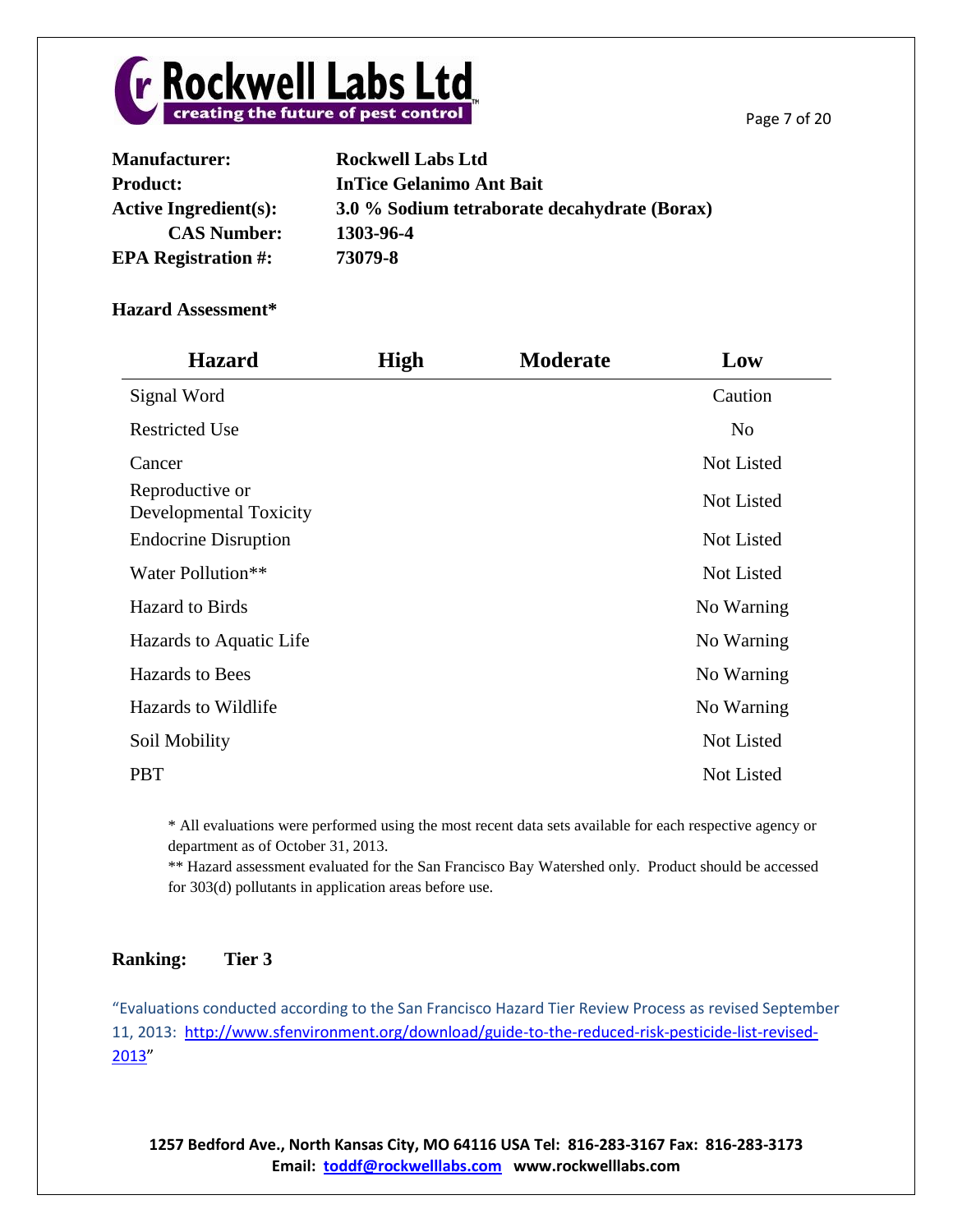



| <b>Manufacturer:</b>         | <b>Rockwell Labs Ltd</b>                     |
|------------------------------|----------------------------------------------|
| <b>Product:</b>              | <b>InTice Thiquid Ant Bait</b>               |
| <b>Active Ingredient(s):</b> | 5.0 % Sodium tetraborate decahydrate (Borax) |
| <b>CAS Number:</b>           | 1303-96-4                                    |
| <b>EPA Registration #:</b>   | 73079-8                                      |

| <b>Hazard</b>                             | <b>High</b> | <b>Moderate</b> | Low            |
|-------------------------------------------|-------------|-----------------|----------------|
| Signal Word                               |             |                 | Caution        |
| <b>Restricted Use</b>                     |             |                 | N <sub>0</sub> |
| Cancer                                    |             |                 | Not Listed     |
| Reproductive or<br>Developmental Toxicity |             |                 | Not Listed     |
| <b>Endocrine Disruption</b>               |             |                 | Not Listed     |
| Water Pollution**                         |             |                 | Not Listed     |
| <b>Hazard</b> to Birds                    |             |                 | No Warning     |
| Hazards to Aquatic Life                   |             |                 | No Warning     |
| <b>Hazards</b> to Bees                    |             |                 | No Warning     |
| Hazards to Wildlife                       |             |                 | No Warning     |
| Soil Mobility                             |             |                 | Not Listed     |
| <b>PBT</b>                                |             |                 | Not Listed     |

\* All evaluations were performed using the most recent data sets available for each respective agency or department as of October 31, 2013.

\*\* Hazard assessment evaluated for the San Francisco Bay Watershed only. Product should be accessed for 303(d) pollutants in application areas before use.

# **Ranking: Tier 3**

"Evaluations conducted according to the San Francisco Hazard Tier Review Process as revised September 11, 2013: [http://www.sfenvironment.org/download/guide-to-the-reduced-risk-pesticide-list-revised-](http://www.sfenvironment.org/download/guide-to-the-reduced-risk-pesticide-list-revised-2013)[2013](http://www.sfenvironment.org/download/guide-to-the-reduced-risk-pesticide-list-revised-2013)"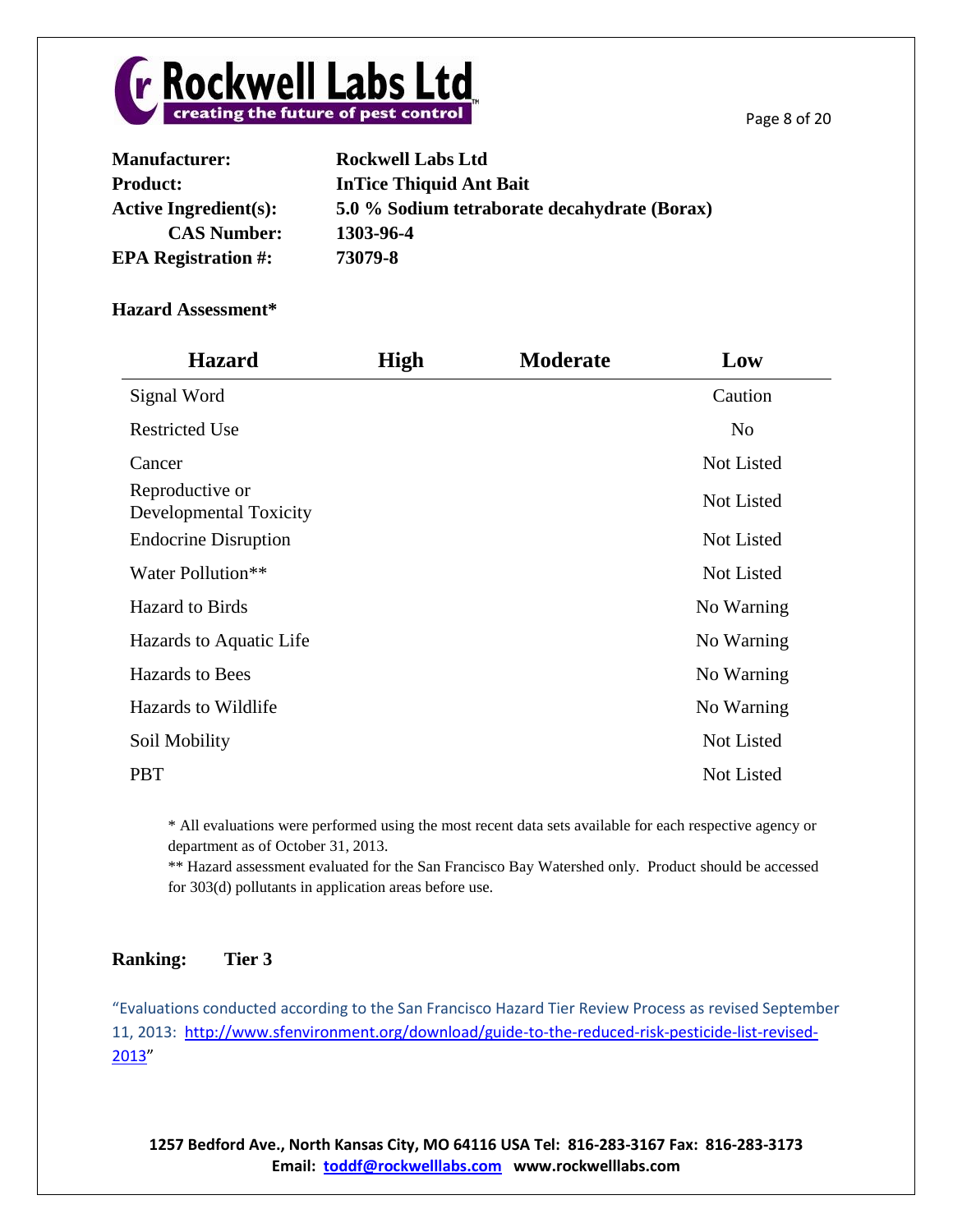



| <b>Manufacturer:</b>         | <b>Rockwell Labs Ltd</b>                     |
|------------------------------|----------------------------------------------|
| <b>Product:</b>              | <b>InTice Rover Ant Bait</b>                 |
| <b>Active Ingredient(s):</b> | 5.0 % Sodium tetraborate decahydrate (Borax) |
| <b>CAS Number:</b>           | 1303-96-4                                    |
| <b>EPA Registration #:</b>   | 73079-7                                      |

| <b>Hazard</b>                             | <b>High</b> | <b>Moderate</b> | Low            |
|-------------------------------------------|-------------|-----------------|----------------|
| Signal Word                               |             |                 | Caution        |
| <b>Restricted Use</b>                     |             |                 | N <sub>0</sub> |
| Cancer                                    |             |                 | Not Listed     |
| Reproductive or<br>Developmental Toxicity |             |                 | Not Listed     |
| <b>Endocrine Disruption</b>               |             |                 | Not Listed     |
| Water Pollution**                         |             |                 | Not Listed     |
| <b>Hazard</b> to Birds                    |             |                 | No Warning     |
| Hazards to Aquatic Life                   |             |                 | No Warning     |
| <b>Hazards</b> to Bees                    |             |                 | No Warning     |
| Hazards to Wildlife                       |             |                 | No Warning     |
| Soil Mobility                             |             |                 | Not Listed     |
| <b>PBT</b>                                |             |                 | Not Listed     |

\* All evaluations were performed using the most recent data sets available for each respective agency or department as of October 31, 2013.

\*\* Hazard assessment evaluated for the San Francisco Bay Watershed only. Product should be accessed for 303(d) pollutants in application areas before use.

# **Ranking: Tier 3**

"Evaluations conducted according to the San Francisco Hazard Tier Review Process as revised September 11, 2013: [http://www.sfenvironment.org/download/guide-to-the-reduced-risk-pesticide-list-revised-](http://www.sfenvironment.org/download/guide-to-the-reduced-risk-pesticide-list-revised-2013)[2013](http://www.sfenvironment.org/download/guide-to-the-reduced-risk-pesticide-list-revised-2013)"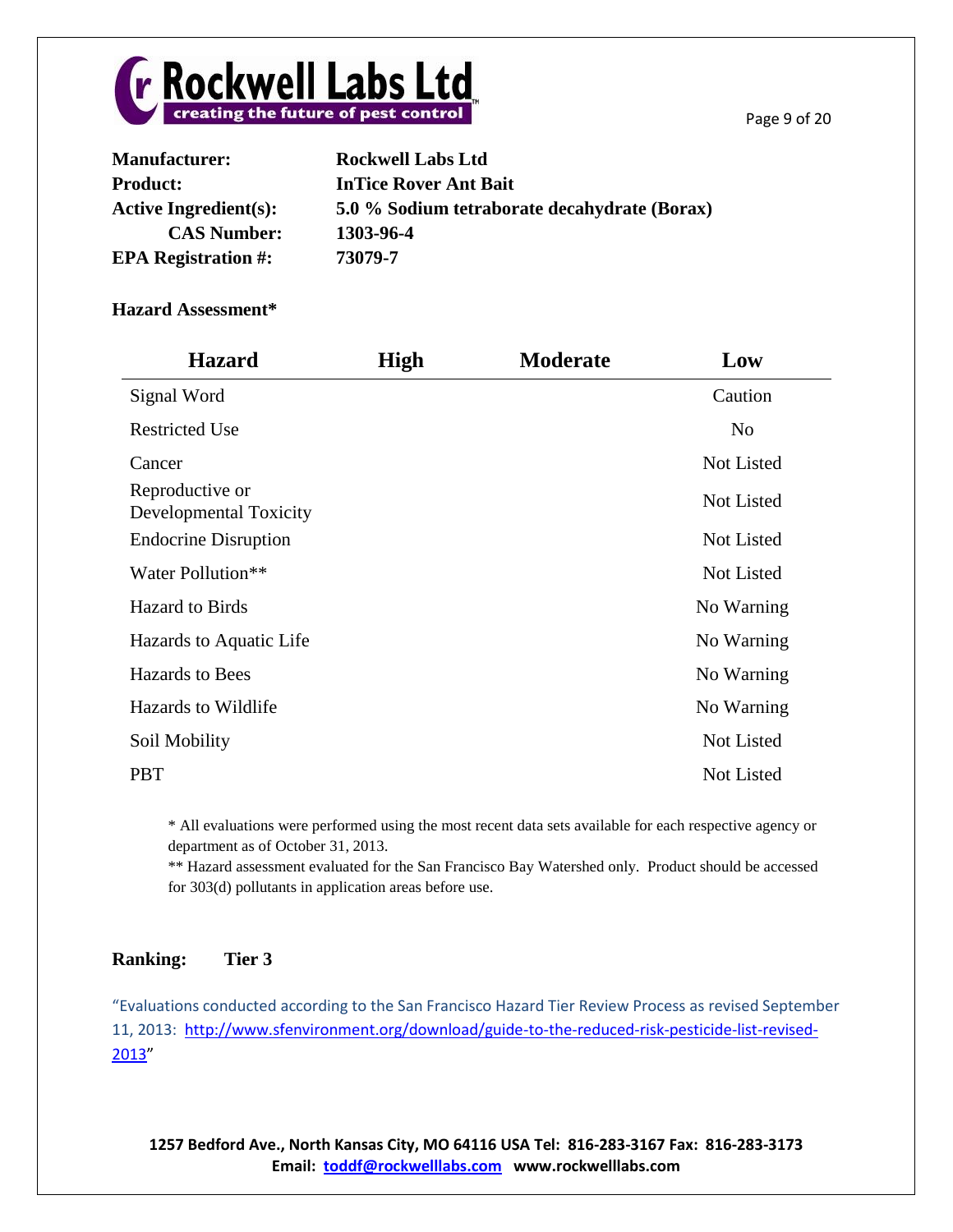Page 10 of 20



| <b>Manufacturer:</b>         | <b>Rockwell Labs Ltd</b>                     |
|------------------------------|----------------------------------------------|
| <b>Product:</b>              | <b>InTice Smart Ant Gel</b>                  |
| <b>Active Ingredient(s):</b> | 5.0 % Sodium tetraborate decahydrate (Borax) |
| <b>CAS Number:</b>           | 1303-96-4                                    |
| <b>EPA Registration #:</b>   | 73079-8                                      |

#### **Hazard Assessment\***

| <b>Hazard</b>                             | <b>High</b> | <b>Moderate</b> | Low            |
|-------------------------------------------|-------------|-----------------|----------------|
| Signal Word                               |             |                 | Caution        |
| <b>Restricted Use</b>                     |             |                 | N <sub>0</sub> |
| Cancer                                    |             |                 | Not Listed     |
| Reproductive or<br>Developmental Toxicity |             |                 | Not Listed     |
| <b>Endocrine Disruption</b>               |             |                 | Not Listed     |
| Water Pollution**                         |             |                 | Not Listed     |
| <b>Hazard</b> to Birds                    |             |                 | No Warning     |
| Hazards to Aquatic Life                   |             |                 | No Warning     |
| Hazards to Bees                           |             |                 | No Warning     |
| Hazards to Wildlife                       |             |                 | No Warning     |
| Soil Mobility                             |             |                 | Not Listed     |
| <b>PBT</b>                                |             |                 | Not Listed     |

\* All evaluations were performed using the most recent data sets available for each respective agency or department as of October 31, 2013.

\*\* Hazard assessment evaluated for the San Francisco Bay Watershed only. Product should be accessed for 303(d) pollutants in application areas before use.

# **Ranking: Tier 3**

"Evaluations conducted according to the San Francisco Hazard Tier Review Process as revised September 11, 2013: [http://www.sfenvironment.org/download/guide-to-the-reduced-risk-pesticide-list-revised-](http://www.sfenvironment.org/download/guide-to-the-reduced-risk-pesticide-list-revised-2013)[2013](http://www.sfenvironment.org/download/guide-to-the-reduced-risk-pesticide-list-revised-2013)"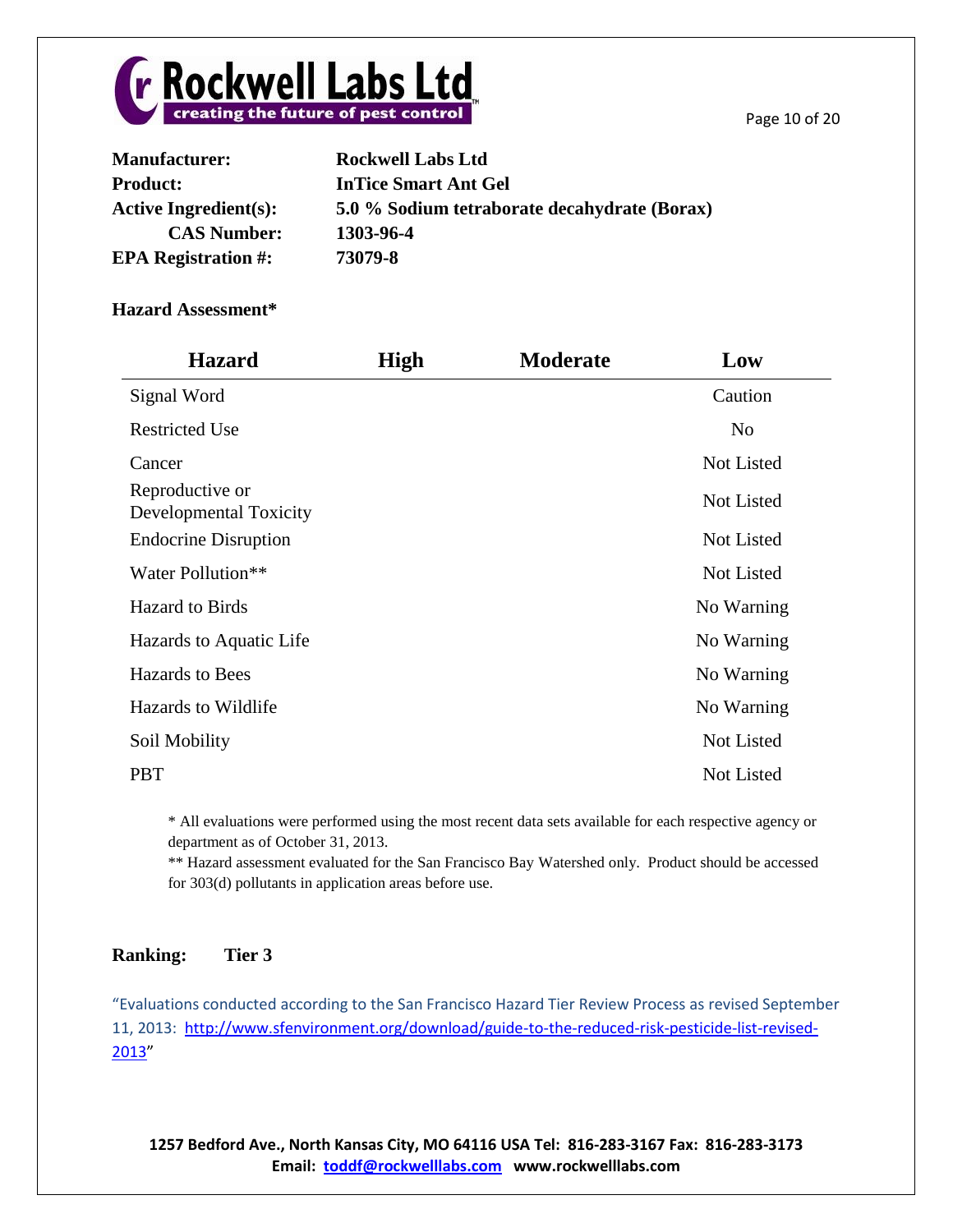

| <b>Manufacturer:</b>         | <b>Rockwell Labs Ltd</b>         |
|------------------------------|----------------------------------|
| <b>Product:</b>              | <b>InVict Gold Cockroach Gel</b> |
| <b>Active Ingredient(s):</b> | 2.15 % Imidacloprid              |
| <b>CAS Number:</b>           | 138261-41-3                      |
| <b>EPA Registration #:</b>   | 73079-10                         |

| <b>Hazard</b>                                    | <b>High</b> | <b>Moderate</b> | Low               |
|--------------------------------------------------|-------------|-----------------|-------------------|
| Signal Word                                      |             |                 | Caution           |
| <b>Restricted Use</b>                            |             |                 | N <sub>o</sub>    |
| Cancer                                           |             |                 | Not Listed        |
| Reproductive or<br><b>Developmental Toxicity</b> |             |                 | Not Listed        |
| <b>Endocrine Disruption</b>                      |             |                 | Not Listed        |
| Water Pollution**                                |             |                 | <b>Not Listed</b> |
| <b>Hazard</b> to Birds                           |             |                 | No Warning        |
| Hazards to Aquatic Life                          |             |                 | No Warning        |
| <b>Hazards</b> to Bees                           |             |                 | No Warning        |
| Hazards to Wildlife                              |             |                 | No Warning        |
| Soil Mobility                                    |             | $GUS = 2.33$    |                   |
| <b>PBT</b>                                       |             |                 | Not Listed        |

\* All evaluations were performed using the most recent data sets available for each respective agency or department as of October 31, 2013.

\*\* Hazard assessment evaluated for the San Francisco Bay Watershed only. Product should be accessed for 303(d) pollutants in application areas before use.

\*\*\* Soil Mobility is not considered a significant hazard due to the use pattern for this pesticide. Tier ranking assigned excluding soil mobility assessment.

#### **Ranking:** Tier 3\*\*\*

"Evaluations conducted according to the San Francisco Hazard Tier Review Process as revised September 11, 2013: [http://www.sfenvironment.org/download/guide-to-the-reduced-risk-pesticide-list-revised-](http://www.sfenvironment.org/download/guide-to-the-reduced-risk-pesticide-list-revised-2013)[2013](http://www.sfenvironment.org/download/guide-to-the-reduced-risk-pesticide-list-revised-2013)"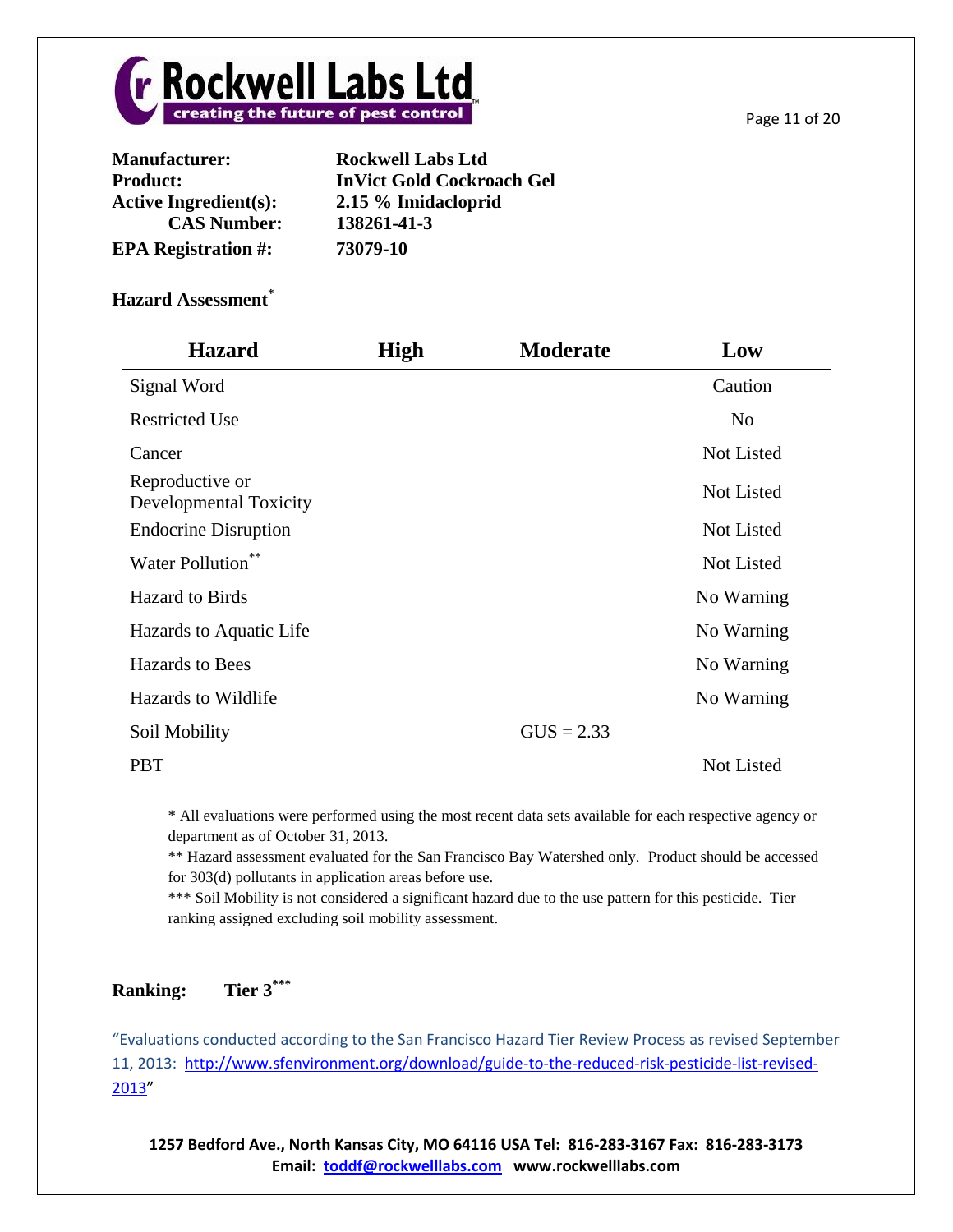

| <b>Manufacturer:</b>         | <b>Rockwell Labs Ltd</b>           |
|------------------------------|------------------------------------|
| <b>Product:</b>              | <b>InVict Xpress Granular Bait</b> |
| <b>Active Ingredient(s):</b> | 0.5 % Imidacloprid                 |
| <b>CAS Number:</b>           | 138261-41-3                        |
| <b>EPA Registration #:</b>   | 73079-14                           |

| <b>Hazard</b>                             | <b>High</b>         | <b>Moderate</b> | Low               |
|-------------------------------------------|---------------------|-----------------|-------------------|
| Signal Word                               |                     |                 | Caution           |
| <b>Restricted Use</b>                     |                     |                 | N <sub>o</sub>    |
| Cancer                                    |                     |                 | Not Listed        |
| Reproductive or<br>Developmental Toxicity |                     |                 | Not Listed        |
| <b>Endocrine Disruption</b>               |                     |                 | Not Listed        |
| Water Pollution**                         |                     |                 | <b>Not Listed</b> |
| <b>Hazard</b> to Birds                    | <b>Highly Toxic</b> |                 |                   |
| Hazards to Aquatic Life                   | <b>Highly Toxic</b> |                 |                   |
| <b>Hazards</b> to Bees                    |                     |                 | No Warning        |
| Hazards to Wildlife                       |                     |                 | No Warning        |
| Soil Mobility                             |                     | $GUS = 2.33$    |                   |
| <b>PBT</b>                                |                     |                 | Not Listed        |

\* All evaluations were performed using the most recent data sets available for each respective agency or department as of October 31, 2013.

\*\* Hazard assessment evaluated for the San Francisco Bay Watershed only. Product should be accessed for 303(d) pollutants in application areas before use.

# **Ranking: Tier 1**

"Evaluations conducted according to the San Francisco Hazard Tier Review Process as revised September 11, 2013: [http://www.sfenvironment.org/download/guide-to-the-reduced-risk-pesticide-list-revised-](http://www.sfenvironment.org/download/guide-to-the-reduced-risk-pesticide-list-revised-2013)[2013](http://www.sfenvironment.org/download/guide-to-the-reduced-risk-pesticide-list-revised-2013)"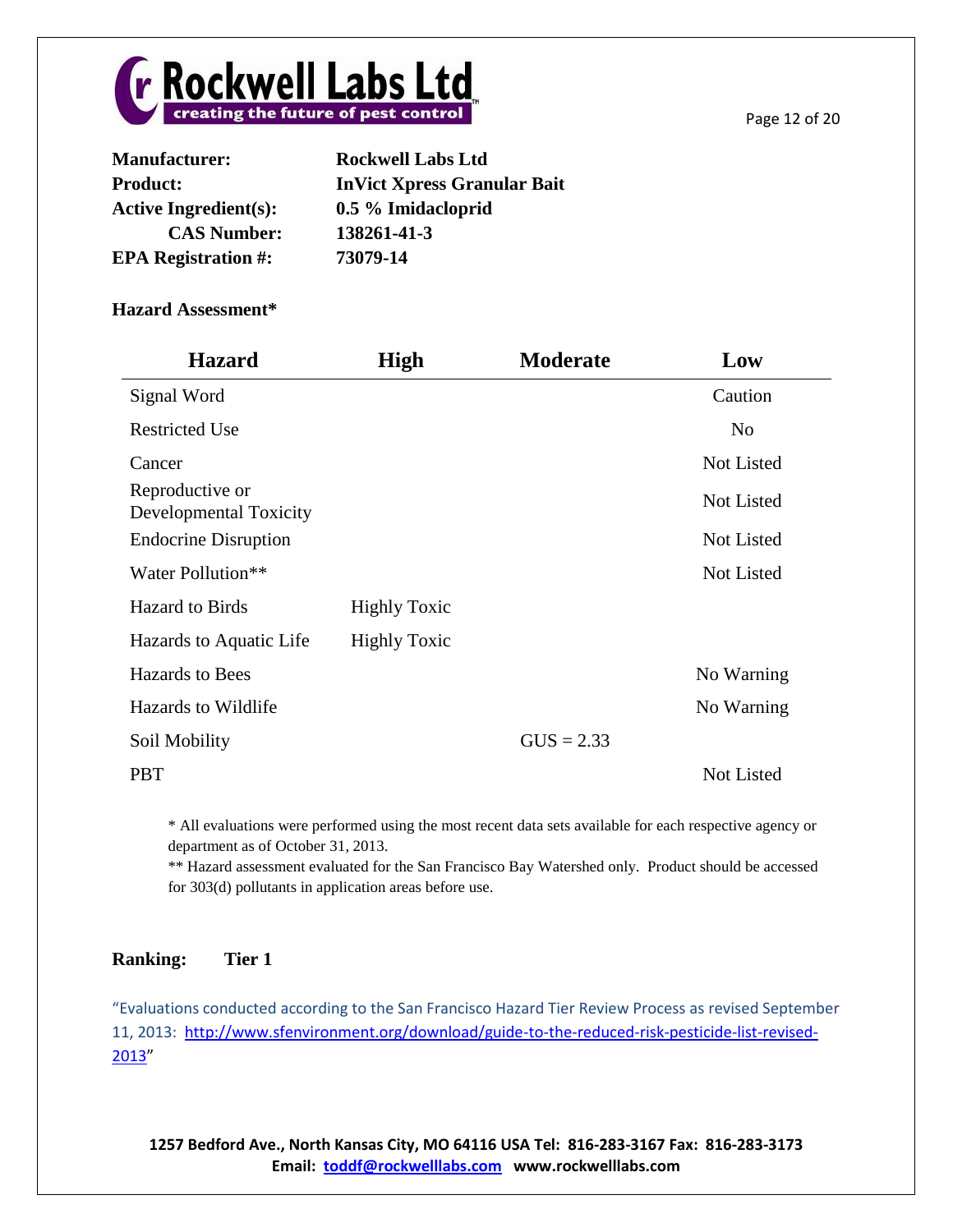

| <b>Manufacturer:</b>         | <b>Rockwell Labs Ltd</b>         |
|------------------------------|----------------------------------|
| <b>Product:</b>              | <b>InVict Blitz Ant Granules</b> |
| <b>Active Ingredient(s):</b> | 0.5 % Imidacloprid               |
| <b>CAS Number:</b>           | 138261-41-3                      |
| <b>EPA Registration #:</b>   | 73079-14                         |

| <b>Hazard</b>                             | <b>High</b>         | <b>Moderate</b> | Low               |
|-------------------------------------------|---------------------|-----------------|-------------------|
| Signal Word                               |                     |                 | Caution           |
| <b>Restricted Use</b>                     |                     |                 | N <sub>o</sub>    |
| Cancer                                    |                     |                 | Not Listed        |
| Reproductive or<br>Developmental Toxicity |                     |                 | Not Listed        |
| <b>Endocrine Disruption</b>               |                     |                 | Not Listed        |
| Water Pollution**                         |                     |                 | <b>Not Listed</b> |
| <b>Hazard</b> to Birds                    | <b>Highly Toxic</b> |                 |                   |
| Hazards to Aquatic Life                   | <b>Highly Toxic</b> |                 |                   |
| <b>Hazards to Bees</b>                    |                     |                 | No Warning        |
| Hazards to Wildlife                       |                     |                 | No Warning        |
| Soil Mobility                             |                     | $GUS = 2.33$    |                   |
| <b>PBT</b>                                |                     |                 | Not Listed        |

\* All evaluations were performed using the most recent data sets available for each respective agency or department as of October 31, 2013.

\*\* Hazard assessment evaluated for the San Francisco Bay Watershed only. Product should be accessed for 303(d) pollutants in application areas before use.

# **Ranking: Tier 1**

"Evaluations conducted according to the San Francisco Hazard Tier Review Process as revised September 11, 2013: [http://www.sfenvironment.org/download/guide-to-the-reduced-risk-pesticide-list-revised-](http://www.sfenvironment.org/download/guide-to-the-reduced-risk-pesticide-list-revised-2013)[2013](http://www.sfenvironment.org/download/guide-to-the-reduced-risk-pesticide-list-revised-2013)"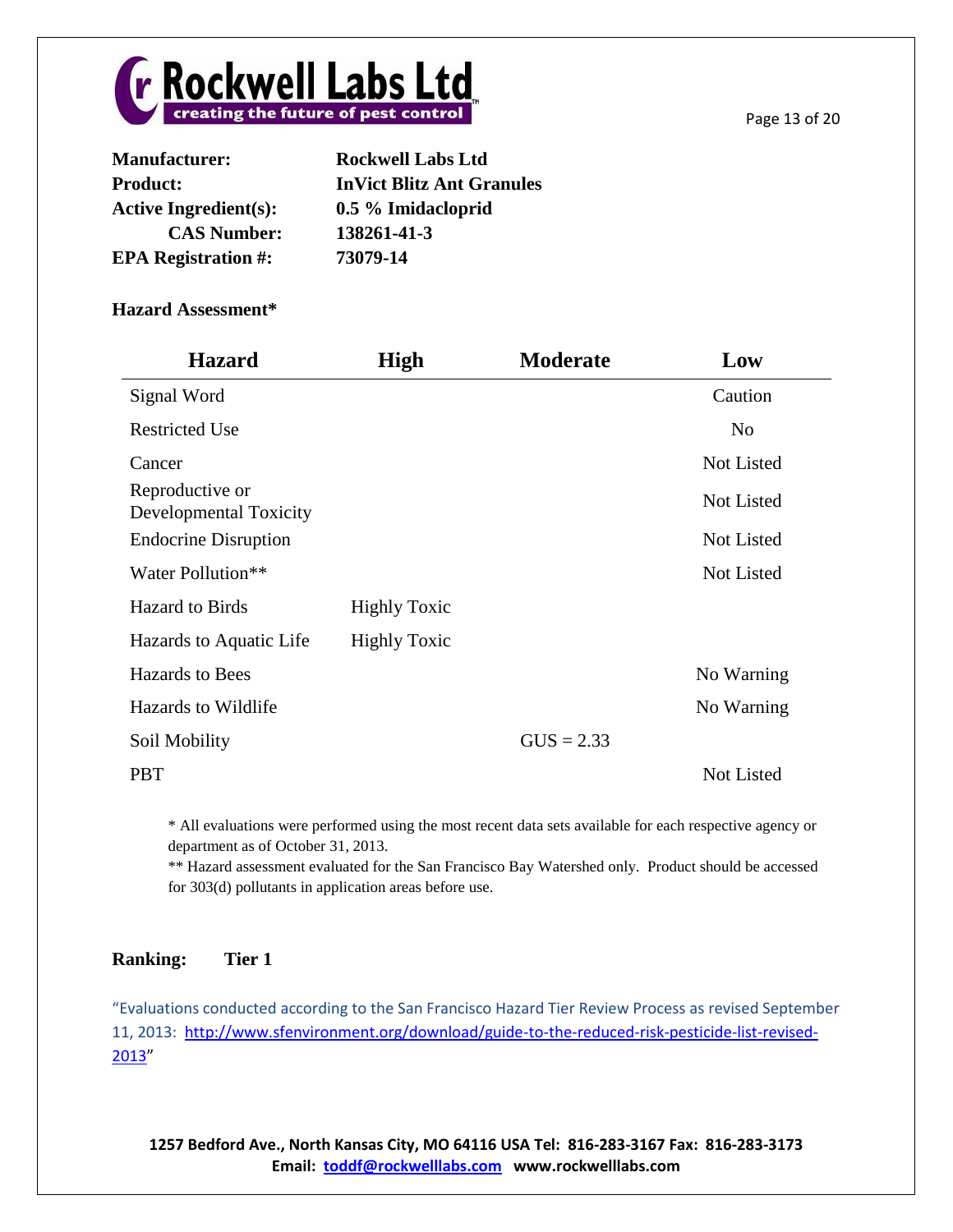

| <b>Manufacturer:</b>         | <b>Rockwell Labs Ltd</b>      |
|------------------------------|-------------------------------|
| <b>Product:</b>              | <b>InVict AB Insect Paste</b> |
| <b>Active Ingredient(s):</b> | 0.05 % Abamectin              |
| <b>CAS Number:</b>           | 71751-41-2                    |
| <b>EPA Registration #:</b>   | 73079-11                      |

| <b>Hazard</b>                                    | High          | <b>Moderate</b> | Low            |
|--------------------------------------------------|---------------|-----------------|----------------|
| Signal Word                                      |               |                 | Caution        |
| <b>Restricted Use</b>                            |               |                 | N <sub>0</sub> |
| Cancer                                           |               |                 | Not Listed     |
| Reproductive or<br><b>Developmental Toxicity</b> | Developmental |                 |                |
| <b>Endocrine Disruption</b>                      |               |                 | Not Listed     |
| Water Pollution**                                |               |                 | Not Listed     |
| <b>Hazard</b> to Birds                           |               |                 | No Warning     |
| Hazards to Aquatic Life                          |               | Toxic           |                |
| <b>Hazards</b> to Bees                           |               |                 | No Warning     |
| Hazards to Wildlife                              |               | Toxic           |                |
| Soil Mobility                                    |               |                 | $GUS = 0.36$   |
| <b>PBT</b>                                       |               |                 | Not Listed     |

\* All evaluations were performed using the most recent data sets available for each respective agency or department as of October 31, 2013.

\*\* Hazard assessment evaluated for the San Francisco Bay Watershed only. Product should be accessed for 303(d) pollutants in application areas before use.

# **Ranking: Tier 1**

"Evaluations conducted according to the San Francisco Hazard Tier Review Process as revised September 11, 2013: [http://www.sfenvironment.org/download/guide-to-the-reduced-risk-pesticide-list-revised-](http://www.sfenvironment.org/download/guide-to-the-reduced-risk-pesticide-list-revised-2013)[2013](http://www.sfenvironment.org/download/guide-to-the-reduced-risk-pesticide-list-revised-2013)"

**Manufacturer: Rockwell Labs Ltd**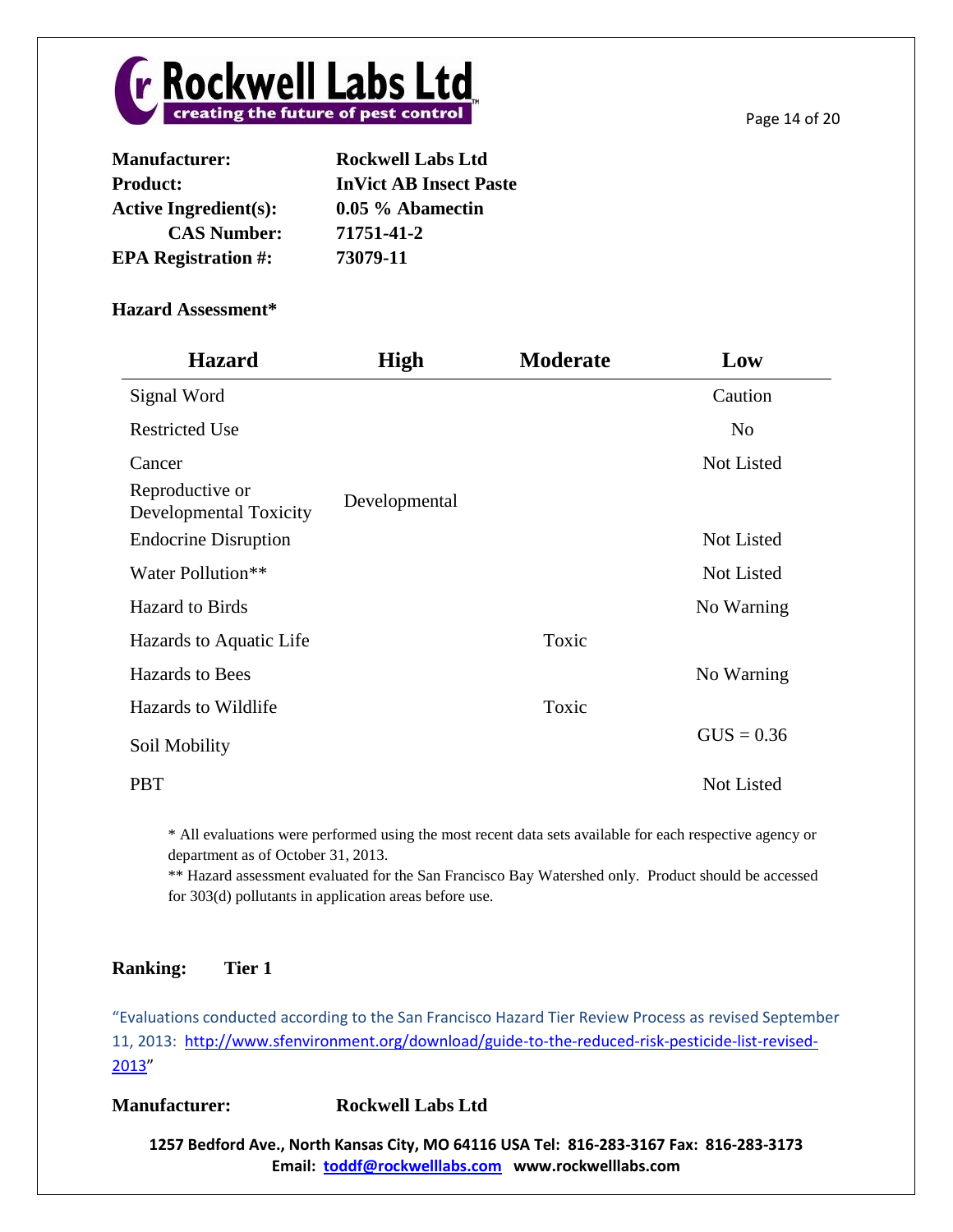

| <b>Product:</b>              | <b>CimeXa Insecticide Dust</b> |
|------------------------------|--------------------------------|
| <b>Active Ingredient(s):</b> | 100% Amorphous Silica Gel      |
| <b>CAS Number:</b>           | 112926-00-8                    |
| <b>EPA Registration #:</b>   | 73079-12                       |

| <b>Hazard</b>                                    | <b>High</b> | <b>Moderate</b> | Low            |
|--------------------------------------------------|-------------|-----------------|----------------|
| Signal Word                                      |             |                 | Caution        |
| <b>Restricted Use</b>                            |             |                 | N <sub>0</sub> |
| Cancer                                           |             |                 | Not Listed     |
| Reproductive or<br><b>Developmental Toxicity</b> |             |                 | Not Listed     |
| <b>Endocrine Disruption</b>                      |             |                 | Not Listed     |
| Water Pollution**                                |             |                 | Not Listed     |
| <b>Hazard</b> to Birds                           |             |                 | No Warning     |
| Hazards to Aquatic Life                          |             |                 | No Warning     |
| <b>Hazards</b> to Bees                           |             |                 | No Warning     |
| Hazards to Wildlife                              |             |                 | No Warning     |
| Soil Mobility                                    |             |                 | Not Listed     |
| <b>PBT</b>                                       |             |                 | Not Listed     |

\* All evaluations were performed using the most recent data sets available for each respective agency or department as of October 31, 2013.

\*\* Hazard assessment evaluated for the San Francisco Bay Watershed only. Product should be accessed for 303(d) pollutants in application areas before use.

# **Ranking: Tier 3**

"Evaluations conducted according to the San Francisco Hazard Tier Review Process as revised September 11, 2013: [http://www.sfenvironment.org/download/guide-to-the-reduced-risk-pesticide-list-revised-](http://www.sfenvironment.org/download/guide-to-the-reduced-risk-pesticide-list-revised-2013)[2013](http://www.sfenvironment.org/download/guide-to-the-reduced-risk-pesticide-list-revised-2013)"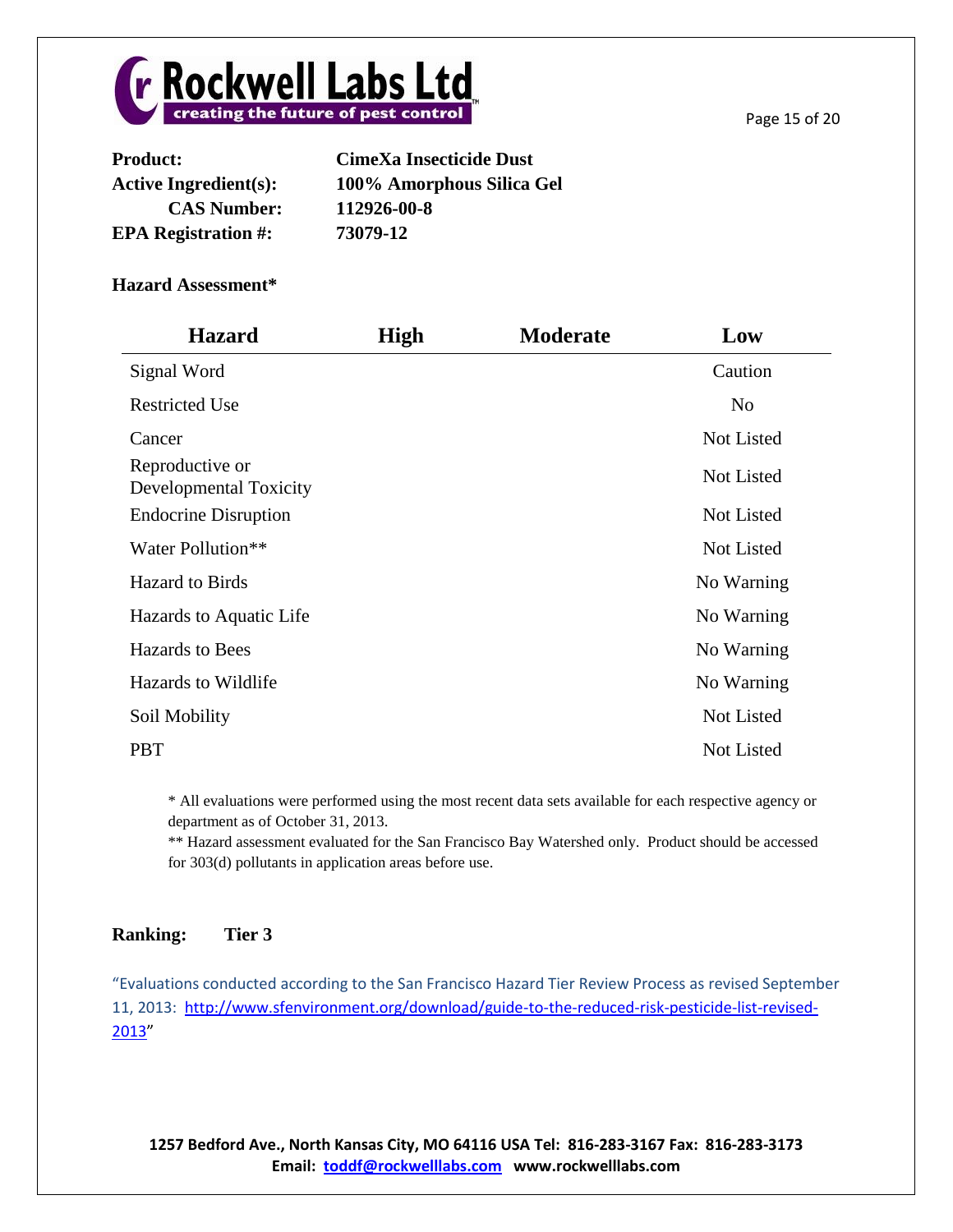

| <b>Manufacturer:</b>         | LG International (America) Inc.      |
|------------------------------|--------------------------------------|
| <b>Product:</b>              | <b>LambdaStar 9.7 CS Insecticide</b> |
| <b>Active Ingredient(s):</b> | 9.7 % lambda-cyhalothrin             |
| <b>CAS Number:</b>           | 91465-08-6                           |
| <b>EPA Registration #:</b>   | 71532-23                             |

| <b>Hazard</b>                             | <b>High</b>            | <b>Moderate</b> | Low            |
|-------------------------------------------|------------------------|-----------------|----------------|
| Signal Word                               |                        | Warning         |                |
| <b>Restricted Use</b>                     |                        |                 | N <sub>o</sub> |
| Cancer                                    |                        |                 | Not Listed     |
| Reproductive or<br>Developmental Toxicity |                        |                 | Not Listed     |
| <b>Endocrine Disruption</b>               |                        |                 | Not Listed     |
| Water Pollution**                         |                        |                 | Not Listed     |
| <b>Hazard</b> to Birds                    |                        |                 | No Warning     |
| Hazards to Aquatic Life                   | <b>Extremely Toxic</b> |                 |                |
| <b>Hazards</b> to Bees                    | <b>Highly Toxic</b>    |                 |                |
| Hazards to Wildlife                       |                        |                 | No Warning     |
| Soil Mobility                             |                        |                 | $GUS = 0$      |
| <b>PBT</b>                                |                        |                 | Not Listed     |

\* All evaluations were performed using the most recent data sets available for each respective agency or department as of October 31, 2013.

\*\* Hazard assessment evaluated for the San Francisco Bay Watershed only. Product should be accessed for 303(d) pollutants in application areas before use.

# **Ranking: Tier 1**

"Evaluations conducted according to the San Francisco Hazard Tier Review Process as revised September 11, 2013: [http://www.sfenvironment.org/download/guide-to-the-reduced-risk-pesticide-list-revised-](http://www.sfenvironment.org/download/guide-to-the-reduced-risk-pesticide-list-revised-2013)[2013](http://www.sfenvironment.org/download/guide-to-the-reduced-risk-pesticide-list-revised-2013)"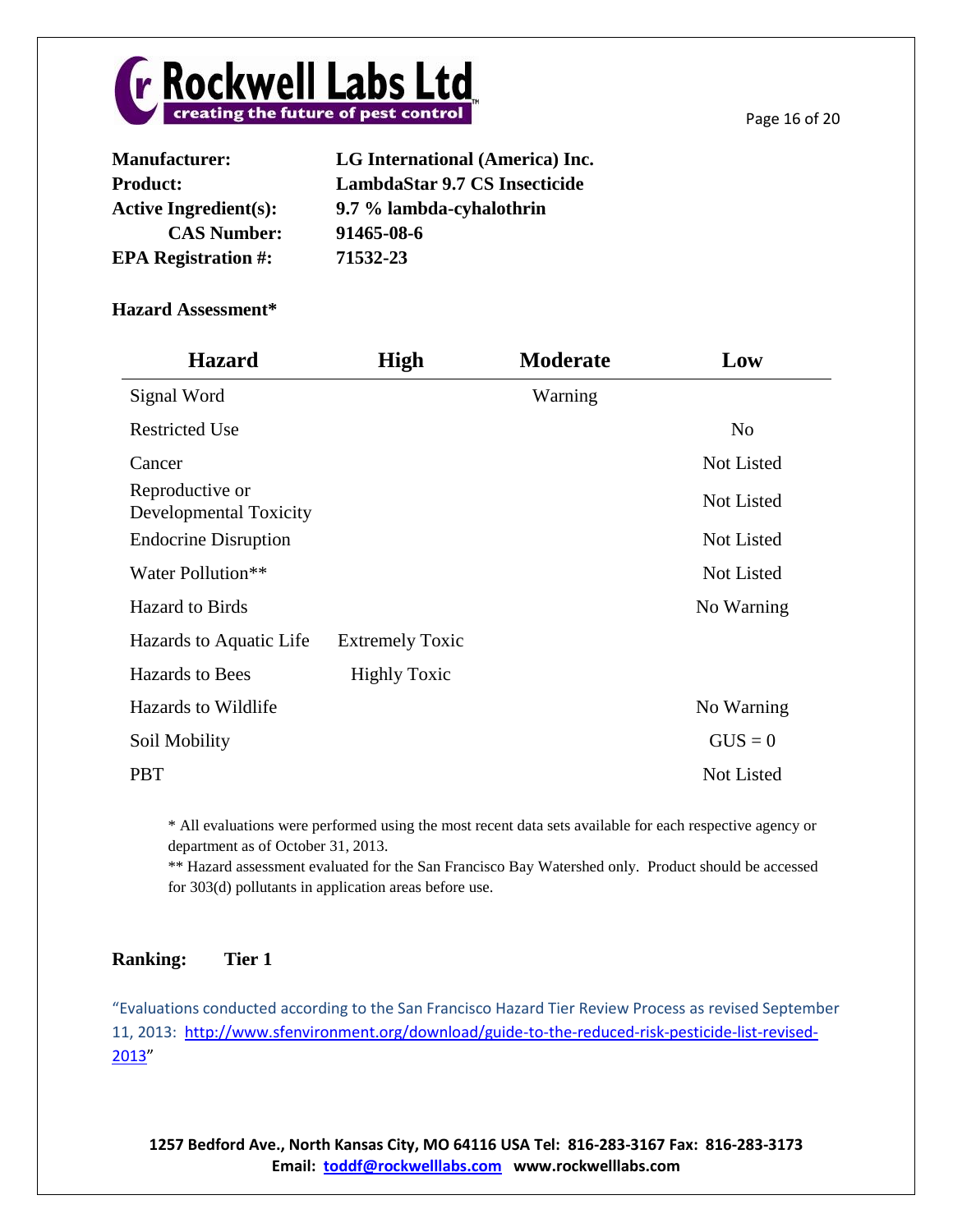

| <b>Manufacturer:</b>         | LG International (America) Inc. |
|------------------------------|---------------------------------|
| <b>Product:</b>              | <b>Fenvastar Plus</b>           |
| <b>Active Ingredient(s):</b> | 8.4 % Esfenvalerate             |
| <b>CAS Number:</b>           | 66230-04-4                      |
| <b>EPA Registration #:</b>   | 71532-26                        |

| <b>Hazard</b>                                    | <b>High</b> | <b>Moderate</b> | Low               |
|--------------------------------------------------|-------------|-----------------|-------------------|
| Signal Word                                      |             | Warning         |                   |
| <b>Restricted Use</b>                            |             |                 | N <sub>o</sub>    |
| Cancer                                           |             |                 | Not Listed        |
| Reproductive or<br><b>Developmental Toxicity</b> |             |                 | Not Listed        |
| <b>Endocrine Disruption</b>                      |             |                 | Not Listed        |
| Water Pollution**                                |             |                 | Not Listed        |
| <b>Hazard</b> to Birds                           |             | Toxic           |                   |
| Hazards to Aquatic Life                          |             | Toxic           |                   |
| <b>Hazards to Bees</b>                           |             |                 | Not Listed        |
| Hazards to Wildlife                              |             | Toxic           |                   |
| Soil Mobility                                    |             |                 | $GUS = 0.42$      |
| <b>PBT</b>                                       |             |                 | <b>Not Listed</b> |

\* All evaluations were performed using the most recent data sets available for each respective agency or department as of October 31, 2013.

\*\* Hazard assessment evaluated for the San Francisco Bay Watershed only. Product should be accessed for 303(d) pollutants in application areas before use.

# **Ranking: Tier 2**

"Evaluations conducted according to the San Francisco Hazard Tier Review Process as revised September 11, 2013: [http://www.sfenvironment.org/download/guide-to-the-reduced-risk-pesticide-list-revised-](http://www.sfenvironment.org/download/guide-to-the-reduced-risk-pesticide-list-revised-2013)[2013](http://www.sfenvironment.org/download/guide-to-the-reduced-risk-pesticide-list-revised-2013)"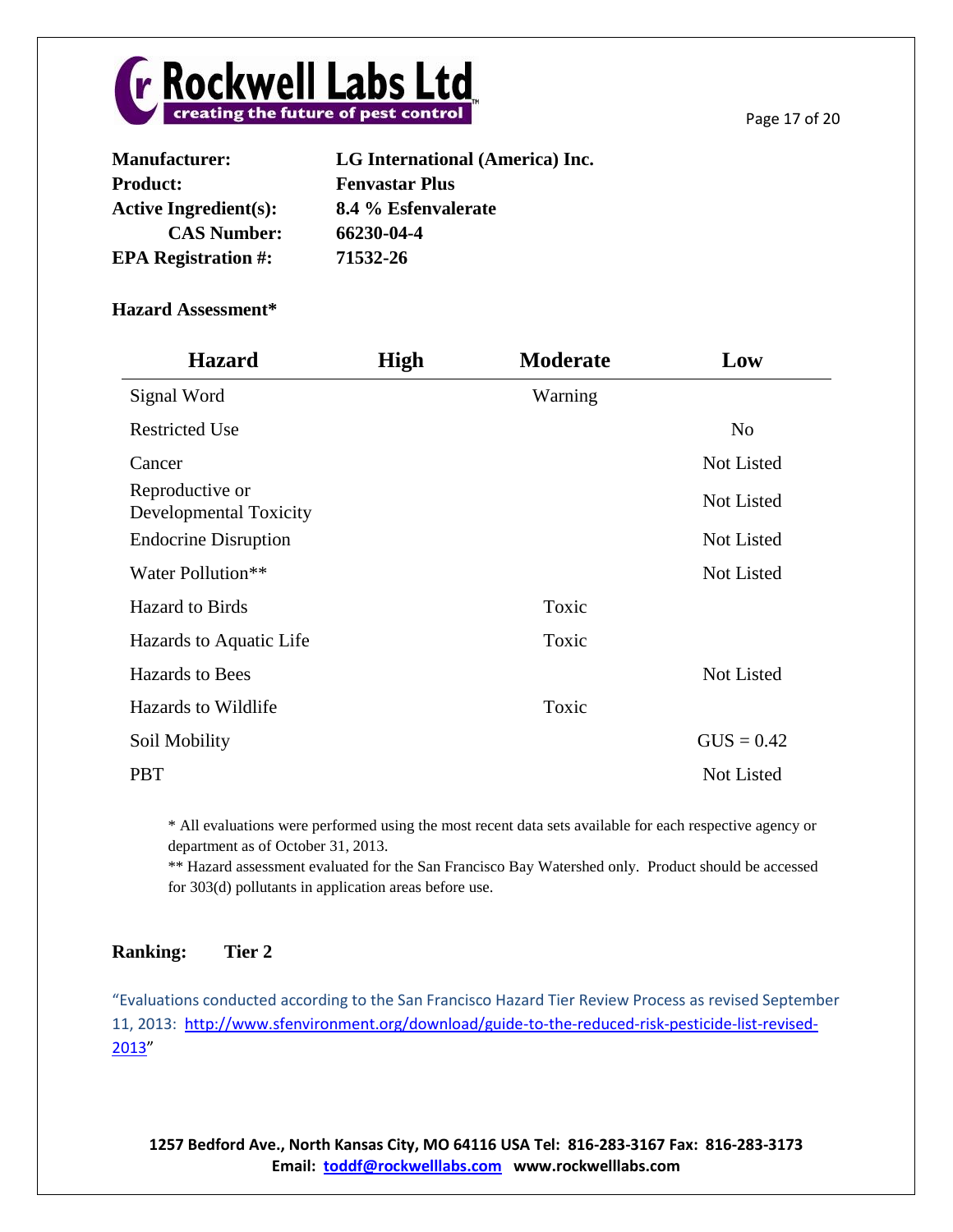

| <b>Manufacturer:</b>         | LG International (America) Inc. |
|------------------------------|---------------------------------|
| <b>Product:</b>              | <b>Fenvastar EcoCap</b>         |
| <b>Active Ingredient(s):</b> | 3.5 % Esfenvalerate             |
| <b>CAS Number:</b>           | 66230-04-4                      |
| <b>EPA Registration #:</b>   | 71532-28                        |

| <b>Hazard</b>                                    | <b>High</b> | <b>Moderate</b> | Low            |
|--------------------------------------------------|-------------|-----------------|----------------|
| Signal Word                                      |             | Warning         |                |
| <b>Restricted Use</b>                            |             |                 | N <sub>o</sub> |
| Cancer                                           |             |                 | Not Listed     |
| Reproductive or<br><b>Developmental Toxicity</b> |             |                 | Not Listed     |
| <b>Endocrine Disruption</b>                      |             |                 | Not Listed     |
| Water Pollution**                                |             |                 | Not Listed     |
| <b>Hazard</b> to Birds                           |             | Toxic           |                |
| Hazards to Aquatic Life                          |             | Toxic           |                |
| <b>Hazards</b> to Bees                           |             |                 | Not Listed     |
| Hazards to Wildlife                              |             | Toxic           |                |
| Soil Mobility                                    |             |                 | $GUS = 0.42$   |
| <b>PBT</b>                                       |             |                 | Not Listed     |

\* All evaluations were performed using the most recent data sets available for each respective agency or department as of October 31, 2013.

\*\* Hazard assessment evaluated for the San Francisco Bay Watershed only. Product should be accessed for 303(d) pollutants in application areas before use.

# **Ranking: Tier 2**

"Evaluations conducted according to the San Francisco Hazard Tier Review Process as revised September 11, 2013: [http://www.sfenvironment.org/download/guide-to-the-reduced-risk-pesticide-list-revised-](http://www.sfenvironment.org/download/guide-to-the-reduced-risk-pesticide-list-revised-2013)[2013](http://www.sfenvironment.org/download/guide-to-the-reduced-risk-pesticide-list-revised-2013)"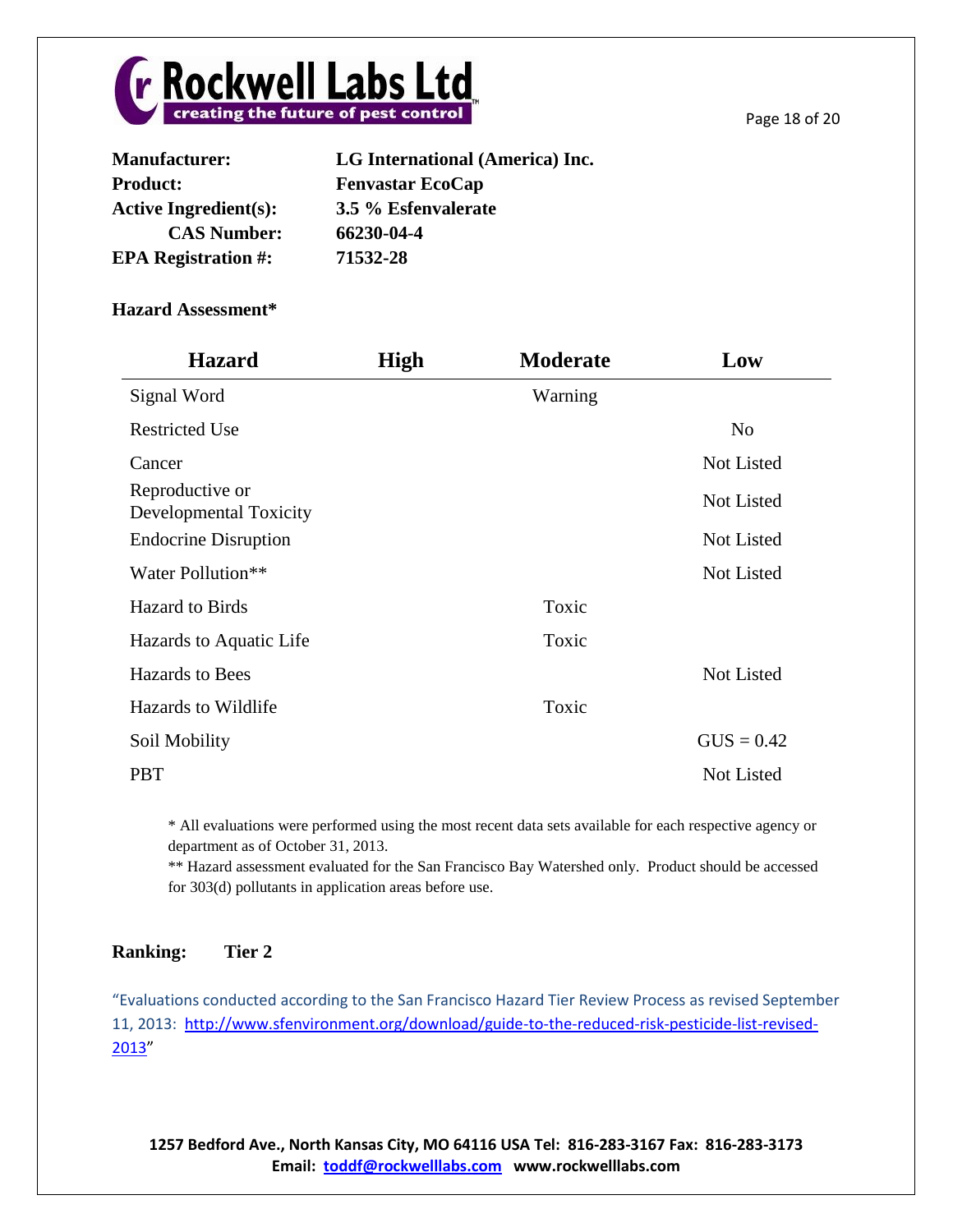

| <b>Manufacturer:</b>       | <b>Rockwell Labs Ltd</b>                                |
|----------------------------|---------------------------------------------------------|
| <b>Product:</b>            | <b>EcoVia EC</b>                                        |
| Active Ingredient $(s)$ :  | 20% Thyme Oil, 14% Phenyl Ethyl Propionate, 8% Rosemary |
|                            | Oil                                                     |
| <b>CAS Number:</b>         | N/A                                                     |
| <b>EPA Registration #:</b> | N/A                                                     |

| <b>Hazard</b>                             | <b>High</b> | <b>Moderate</b> | Low               |
|-------------------------------------------|-------------|-----------------|-------------------|
| Signal Word                               |             |                 | N/A               |
| <b>Restricted Use</b>                     |             |                 | N <sub>0</sub>    |
| Cancer                                    |             |                 | Unclassifiable    |
| Reproductive or<br>Developmental Toxicity |             |                 | Not Listed        |
| <b>Endocrine Disruption</b>               |             |                 | Not Listed        |
| Water Pollution**                         |             |                 | Not Listed        |
| <b>Hazard</b> to Birds                    |             |                 | No Warning        |
| Hazards to Aquatic Life                   |             |                 | No Warning        |
| <b>Hazards</b> to Bees                    |             |                 | No warning        |
| Hazards to Wildlife                       |             |                 | No Warning        |
| Soil Mobility                             |             |                 | <b>Not Listed</b> |
| <b>PBT</b>                                |             |                 | <b>Not Listed</b> |

\* All evaluations were performed using the most recent data sets available for each respective agency or department as of October 31, 2013.

\*\* Hazard assessment evaluated for the San Francisco Bay Watershed only. Product should be accessed for 303(d) pollutants in application areas before use.

# **Ranking: Tier 3**

"Evaluations conducted according to the San Francisco Hazard Tier Review Process as revised September 11, 2013: [http://www.sfenvironment.org/download/guide-to-the-reduced-risk-pesticide-list-revised-](http://www.sfenvironment.org/download/guide-to-the-reduced-risk-pesticide-list-revised-2013)[2013](http://www.sfenvironment.org/download/guide-to-the-reduced-risk-pesticide-list-revised-2013)"